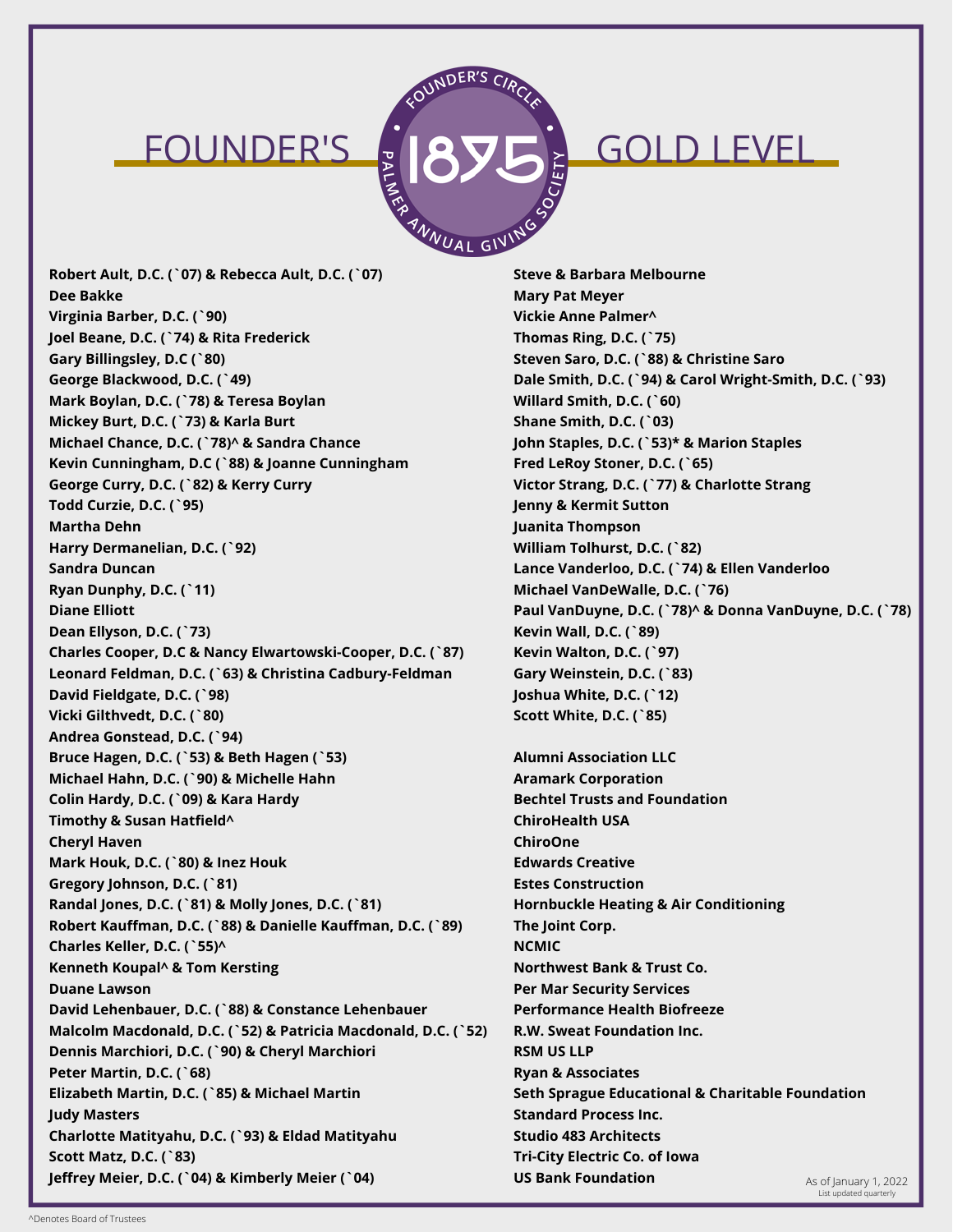

### FOUNDER'S JAVE SILVER LEVEL

**Joel Adkins, D.C (`01) Christopher Anderson, D.C. (`11) Eric Anderson, D.C. (`91) & Rhonda Marty-Anderson, D.C. (`93) Darell Andrews, D.C. (`07) Gerald Arndt, D.C. (`68) Danan Bakke, D.C. (`91) Craig Banks, D.C. (`03) Kaci Batzel, D.C. (`16) Lisa Bauer Evan Beane, D.C. (`69) & Cynthia Beane Don^ & Suzanne Betz William Beyer, D.C. (`57) & Carol Beyer Judy Bhatti, D.C. (`94) David Birdsell, D.C. (`75) Susan Blaskay Carver, D.C. Timothy Bodzioch, D.C. (`85) Ron Boesch, D.C. (`91) & Treva Boesch Sira Borges, D.C. (`90) & David Chapman-Smith Margie Brace Jason Brewer Jeffrey Buller, D.C. (`82) & Donna Buller Michael Burak, D.C. (`96) & Marnie Burak Austin Burt, D.C. (`12) & Kari Burt Bradley Burt, D.C. (`02) & Katie Burt Chad Burt, D.C. (`01) & Kris Burt Chuck Bustillos Steve Byrne, D.C. (`99) Scott Cadman, D.C. Julie Carleton, D.C. (`01) & Cory Carleton Bob Carlson, MD Shane Carter, D.C. (`05) & Jennifer Carter Scott Casteel, D.C. (`86) Mark Chance, D.C. (`92) & Diana Chance Chris Chance, D.C. (`81) & Mary Chance Michael Chimes Jr., D.C. (`73) Michael Cinader, D.C. (`73) Colleen Clawson-Isdale, D.C. (`72) Christopher Colgin, D.C. (`96) C. Corey Colhoun, D.C. (`98) Scott Colman, D.C. (`01) Ryan Cooper, D.C. (`08) Brett Counselman, D.C. (`06) Donna Craft, D.C. (`86)^ & Marty Godin James Damrow, D.C. (`92)** As of February 23, 2022

**George Decker, D.C. (`90) & Cathy Decker Heather Dehn, D.C. (`94) & Mike Morris James Detelich, D.C. (`71) & Denise Vuich, D.C. Jennifer Devens, D.C. (`06) Sandra Doman, D.C. (`09) & Eric Kaplan John Donovan, D.C. (`50) Don Doucette^ & Lynn Drazinski Patrick & Kristena Downing Ashlee Drover, D.C. (`11) & Michelle Drover, D.C. (`00) Carol Dubbs, D.C. (`04) William DuMonthier, D.C. (`79) & Shalini DuMonthier Leigh Elceser, D.C. (`94) Mark Elfman, D.C. (`87) Mike Ernster Mary Evans Frank Farkas, D.C. (`79) & Toni Farkas Betsy Fisher Jenna Fitchett, D.C. (`06) Lynn Florian, D.C. (`86) & Allen Florian Glenda Foy, D.C. (`75) & George Foy Claude Frable, D.C. (`59) Mickey Frame, D.C. (`88) Marc Fritz, D.C. (`07) & Amanda Fritz Chris Frogley, D.C. (`81) Jason Frost, D.C. (`96) & Mary Frost, D.C. (`96) Jeffrey Gehlsen, D.C. (`85) Dennis Gilmore, D.C. (`64) Frank Gingras Jr., D.C. (`75) William Gischia Sr., D.C. (`96) & Michelle Gischia Robert Graham, D.C. (`85) Gordon Grannis, D.C. (`78) Ted Greve, D.C. (`82) Paul Grimm, D.C. (`97) Max Grupp, D.C. (`65) John T. Gump, D.C. (`64) & Marilyn Gump J. Hartley, D.C. (`92) & Kerri Hartley Cameron Hayward, D.C. (`16) Kevin Hearon, D.C. (`77) & Alison Hearon Nathan Hinkeldey, D.C. (`11)^ & Katie Hinkeldey William Hoff, D.C. (`85) & Kim Hoff Brant Hulsebus, D.C. (`02) Teresa Jackson, D.C. (`07) Edward Jennings, D.C. (`84) & Verlyn Jennings**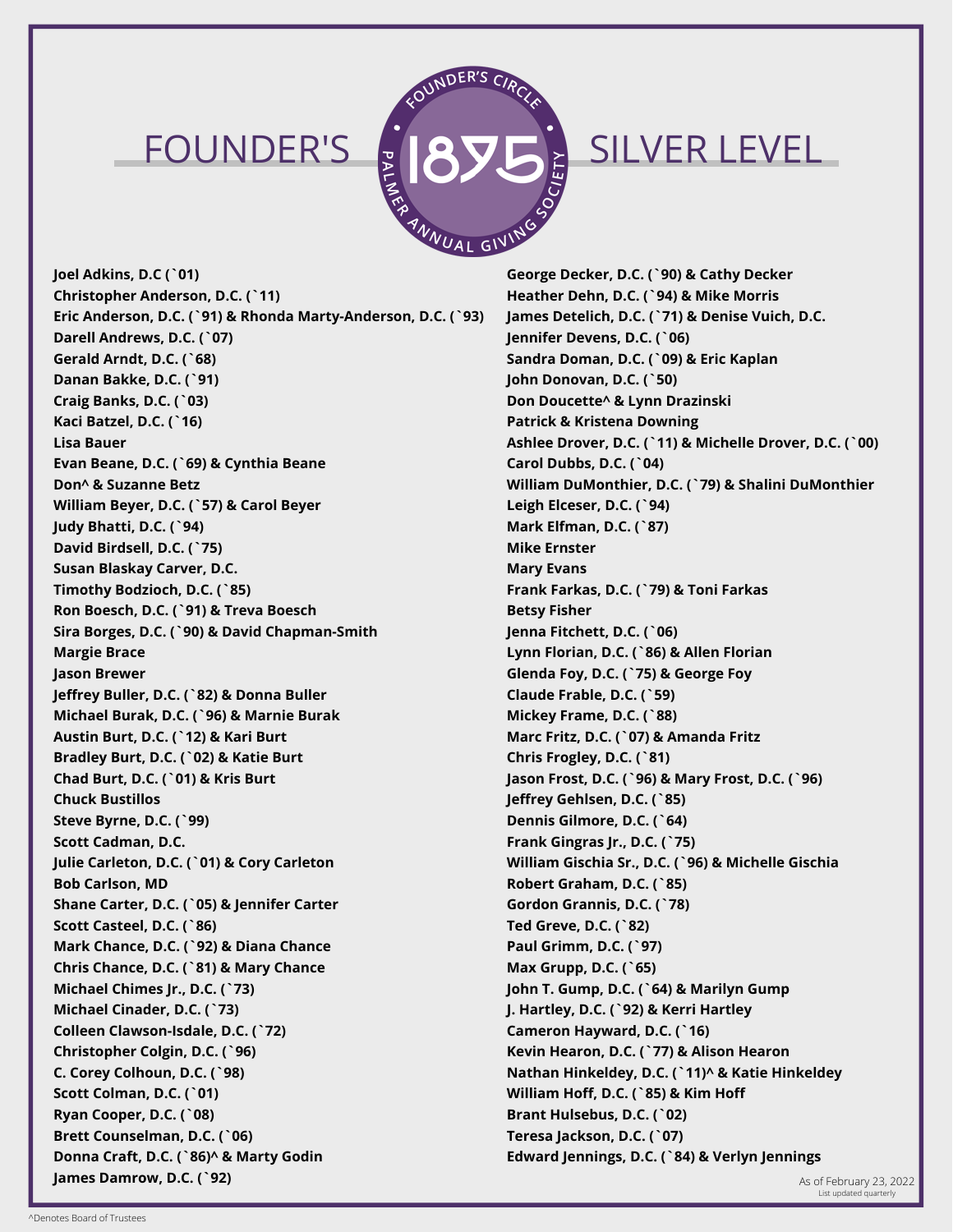

# FOUNDER'S JAVE SILVER LEVEL

**David Juehring, D.C. (`94) & Michelle Juehring Earlye Julien John & Marie Kelly Kim Kent Lisa Killinger, D.C. (`83) Jan Klesko, D.C. (`82) Samuel Klinner, D.C. (`11) Jeffrey Krabbe, D.C. (`01) & Aimee Krabbe Peter Laliberte, D.C. & Jane Laliberte Kelly Lally, D.C. (`13) Robert & Sally Lambert Joshua Lawlor, D.C. (`05) Douglas Leon, D.C. (`74) & Debora Leon Paul Liechty, D.C. (`08) & Sherri Liechty Lynne Lindstrom Anthony Lisi, D.C. (`96) Tracey Littrell, D.C. (`97) & Clayton Hollenback M. Douglas Lynes, D.C. (`96) & Stephanie Lynes Daniel Lyons, D.C. (`96) Diana Martin, D.C. (`86) Robert Martin, D.C. (`88) Tessa Martin-Goettsch Ashley Mayland, D.C. (`05) Barry McAlpine, D.C. (`71) & Kim McAlpine Leann McDonald Ian McLean, D.C. (`79) & Connie McLean Gary McLeod, D.C. (`81) & Dara McLeod Brent McNabb, D.C. (`80) Leslie Mitzel, D.C. (`16) Ronald & Sandy Mulder Timothy Murzycki, D.C. (`11) Joseph Nappi, D.C. (`89) & Victoria Nappi Matthew Nash, D.C. (`97) Macy Chi-Ying Ng, D.C. (`12) Kent Noell, D.C. (`77) Michael Norris James & Penny O'Connor Paul Okamoto, D.C. (`74) John Pairmore, D.C. (`02) & Sengthiene Pairmore Edward Pappagallo, D.C. (`85) Mark Paunicka, D.C. (`78) & Ruth Paunicka David Pavlicek, D.C. (`01) Brady Pearson, D.C. (`11) & Carrie Jo Calisesi, D.C. (`11) Robert Pelham, D.C. (`75) & Darlene Pelham** And Andrea Company 23, 2022 **As of February 23, 2022** 

**Robert Percuoco, D.C. (`83) & Anna Marie Percuoco Paul Peterson, D.C. (`67) & Alice Peterson Douglas Pfeiffer, D.C. (`85) & Liane Pfeiffer Kent^ & Judi Pilcher Maurice Pisciottano, D.C. (`89) Gregory Pitman, D.C. (`84) & Donna Pitman William Pollack Jr., D.C. (`76) Don Pruter Andrew Ragon, D.C. (`05) Matt and Jennifer Randazzo Nicole Rathje Brian Reilly, D.C. (`82) & Lisa Reilly Robert Rendina, D.C. (`84) Edward Requet, D.C. (`93) & Margaret Requet Viki Resler, D.C. (`91) Thomas Rexroth, D.C. (`70) & Sharon Rexroth Rowena Rich Ronald Rolley Jr., D.C. (`00) & Lori Rolley Yongki Ryu, D.C. (`04) Todd Salow, D.C. (`92) & Vicky Staner-Salow Kodey Salow, D.C. (`16) Gary Schaaf, D.C. (`91) Patrik Schneider, D.C. (`14) Frederick Schofield, D.C. (`09) Edward Schultz, D.C. (`87) Cynthia Shaft-Toll, D.C. (`81) & William Toll IV Brian Sharkey Timothy Sharp, D.C. (`88) Thomas Sherman, D.C. (`65) William Sherrier, D.C. William Short, D.C. (`82) & Jayne Shord Gregory Snow, D.C. (`90) & Gabrielle Middleton Kenneth So, D.C. (`76) Glenn Sorgenfrey, D.C. (`86) Thomas Souza, D.C. Korey Spear, D.C. (`92) Daniel Spencer, D.C. (`95) William Spontak, D.C. (`90) Lewis Squires, D.C. (`74) & Wanda Squires David Stalheim, D.C. (`96) John Stites, D.C. (`79) & Cynthia Long Ashley Stoekel Geraldine Tallman**